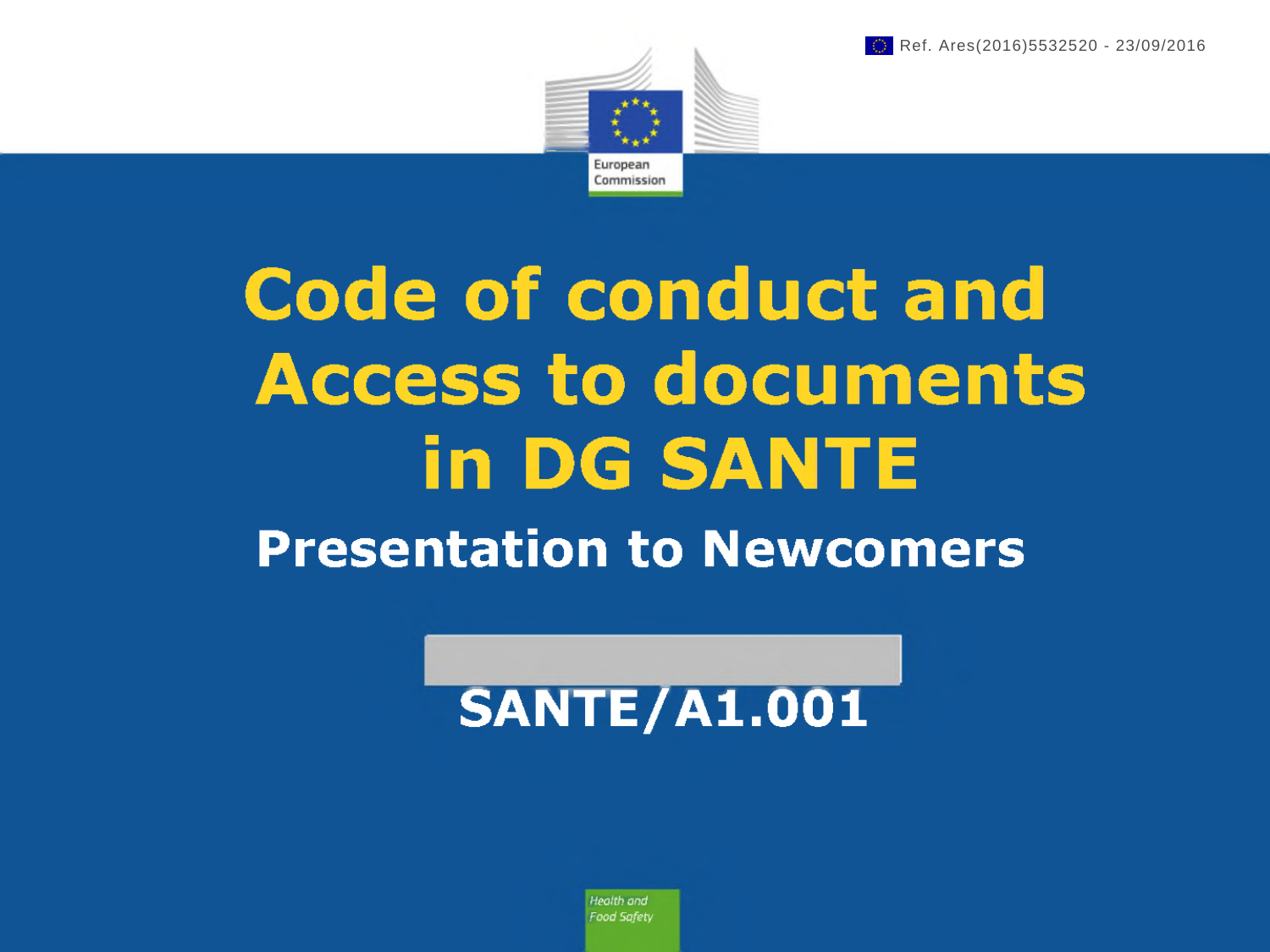

### **EU staff members' daily mission is to provide a good administration in the service of EU citizens**

*The Staff Regulations govern the relations between the Commission and Its staff* **whereas**

*the Code of Conduct concern the relations between Commission staff and the public*

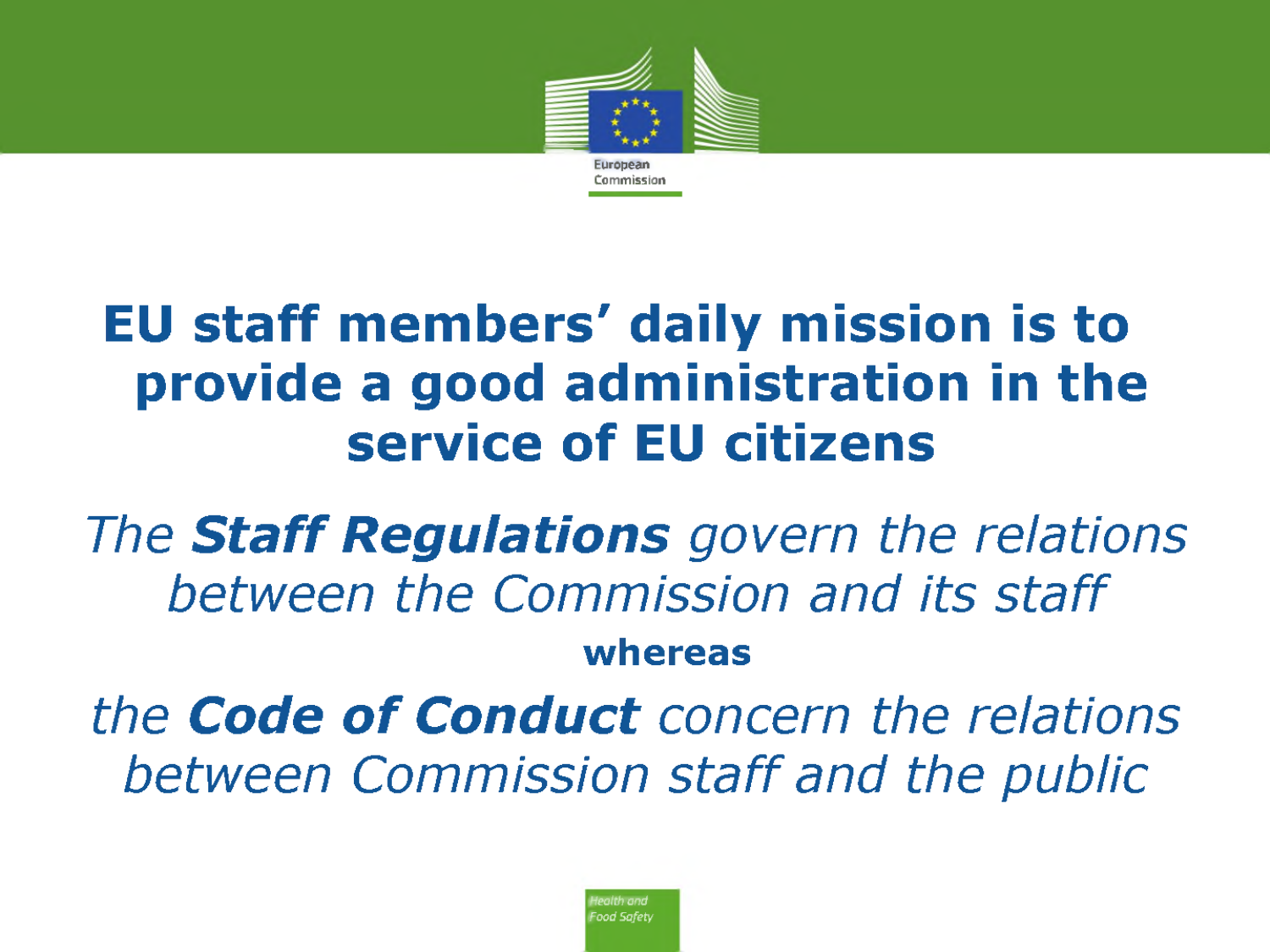

# **Code of good administrative behaviour**

*Commission Decision 2000/633*

- **Aim: to guarantee a high-quality service to the public**
- **Staff shall observe standards of conduct that citizens have a right to expect in their dealings with the Commission**

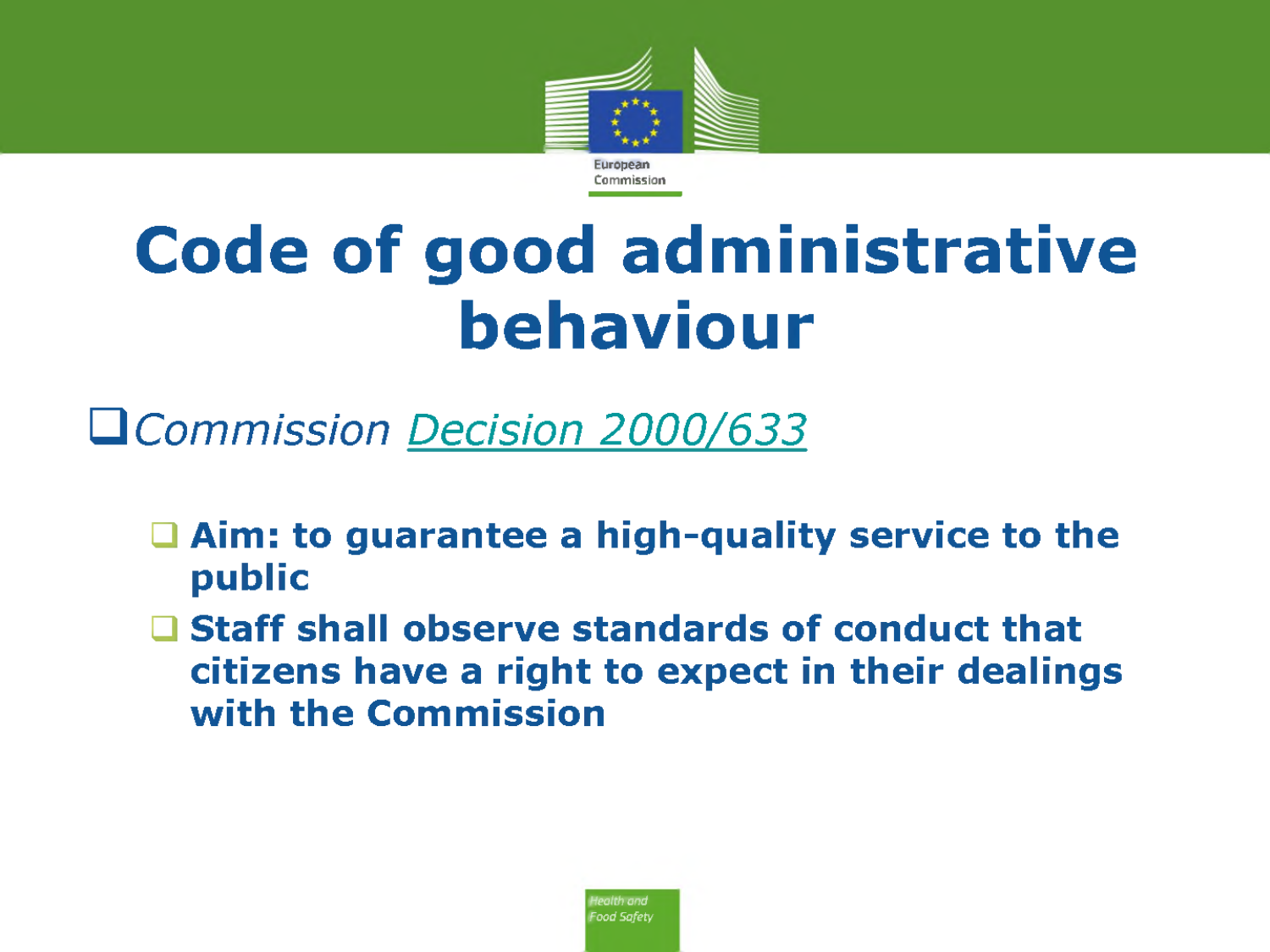

# **Code of good administrative behaviour**

#### **Objectivity** and **impartiality**

 $\Box$  Information on the rights of interested parties Duty to **justify decisions**

#### $\square$  Dealing with enquiries

- **Q** Correspondence
- $\Box$  Telephone
- $\Box$  Electronic mail

Q Complaints (Sec Gen and OMBUDSMAN)

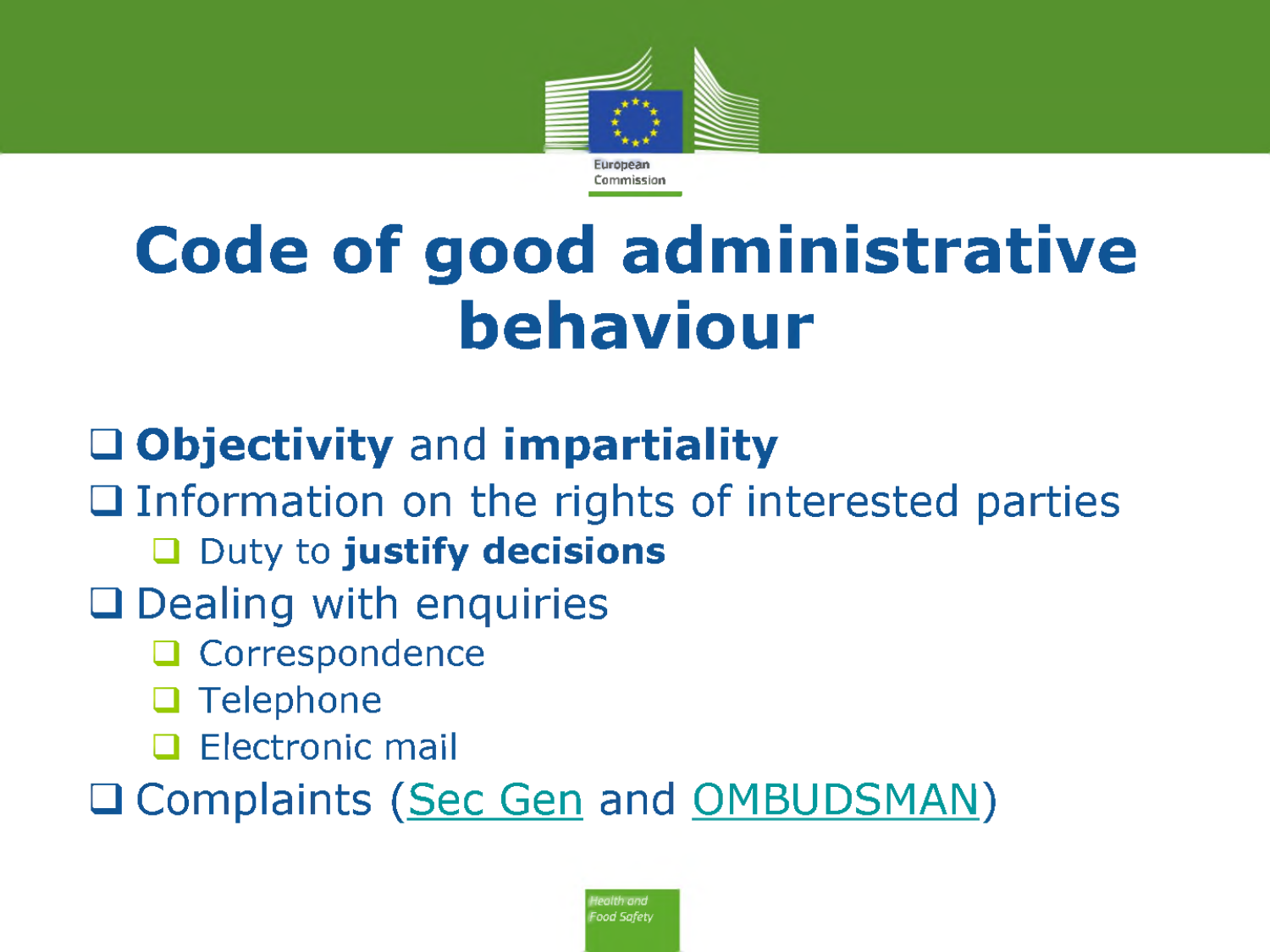

# **Code of good administrative behaviour**

#### **Q**Correspondence

- All correspondence containing a request must be given a reply
- The deadline for the reply is **15 working days**
- $\Box$  If not possible to reply within deadline, write a **holding reply**
- The reply should be given **in the language used by the applicant** (in one of the official EU languages)

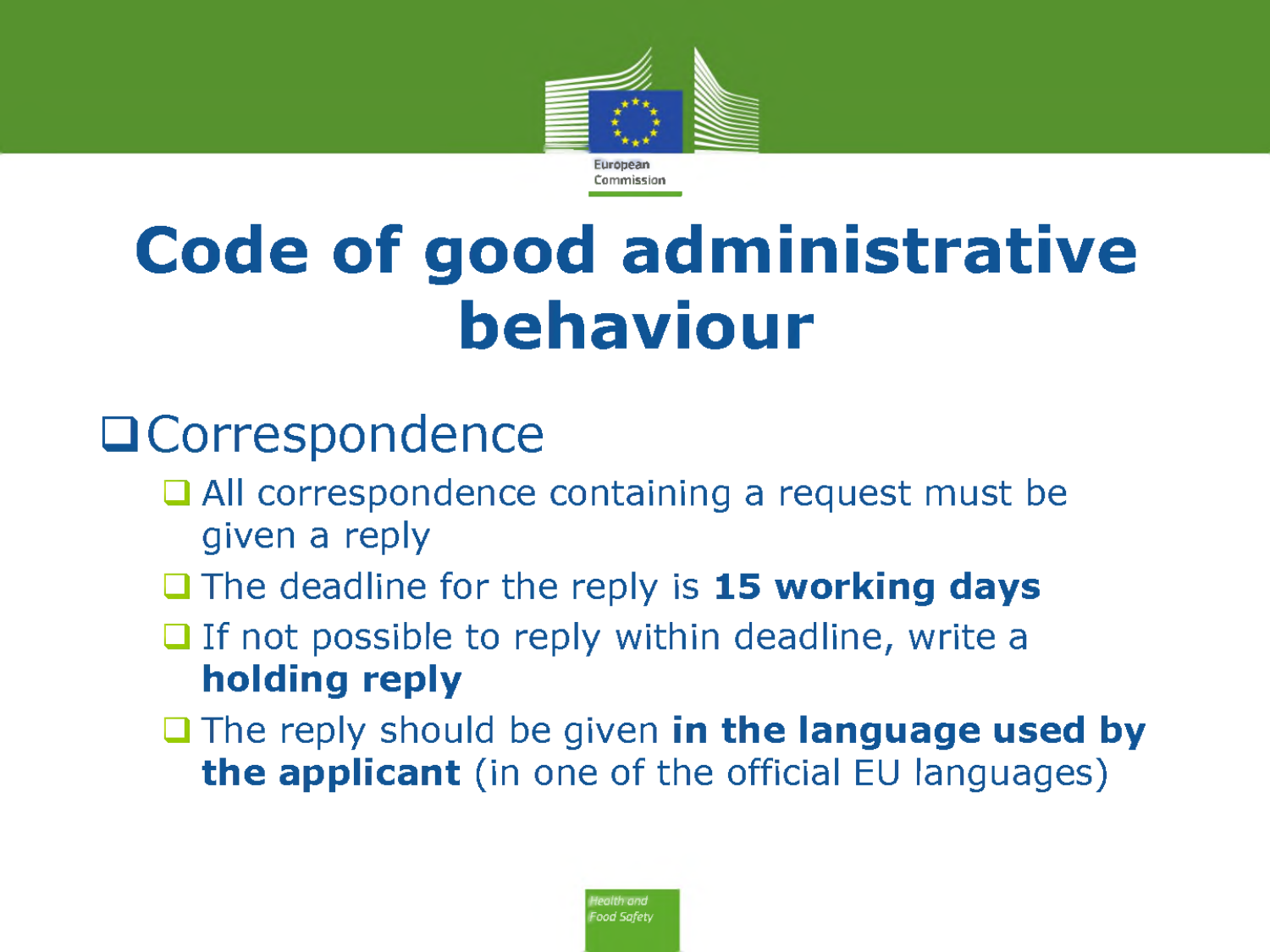

# **Code of good administrative behaviour in DG SANTE**

#### **QUnit A1: Coordination of complaints** (Ombudsman)

#### **Unit A2:** Coordination of complaints  $(SG - CHAP)$

## **Unit Al.001: Support and advice**

 $\Box$  How to deal with repetitive, abusive and/or pointless correspondence

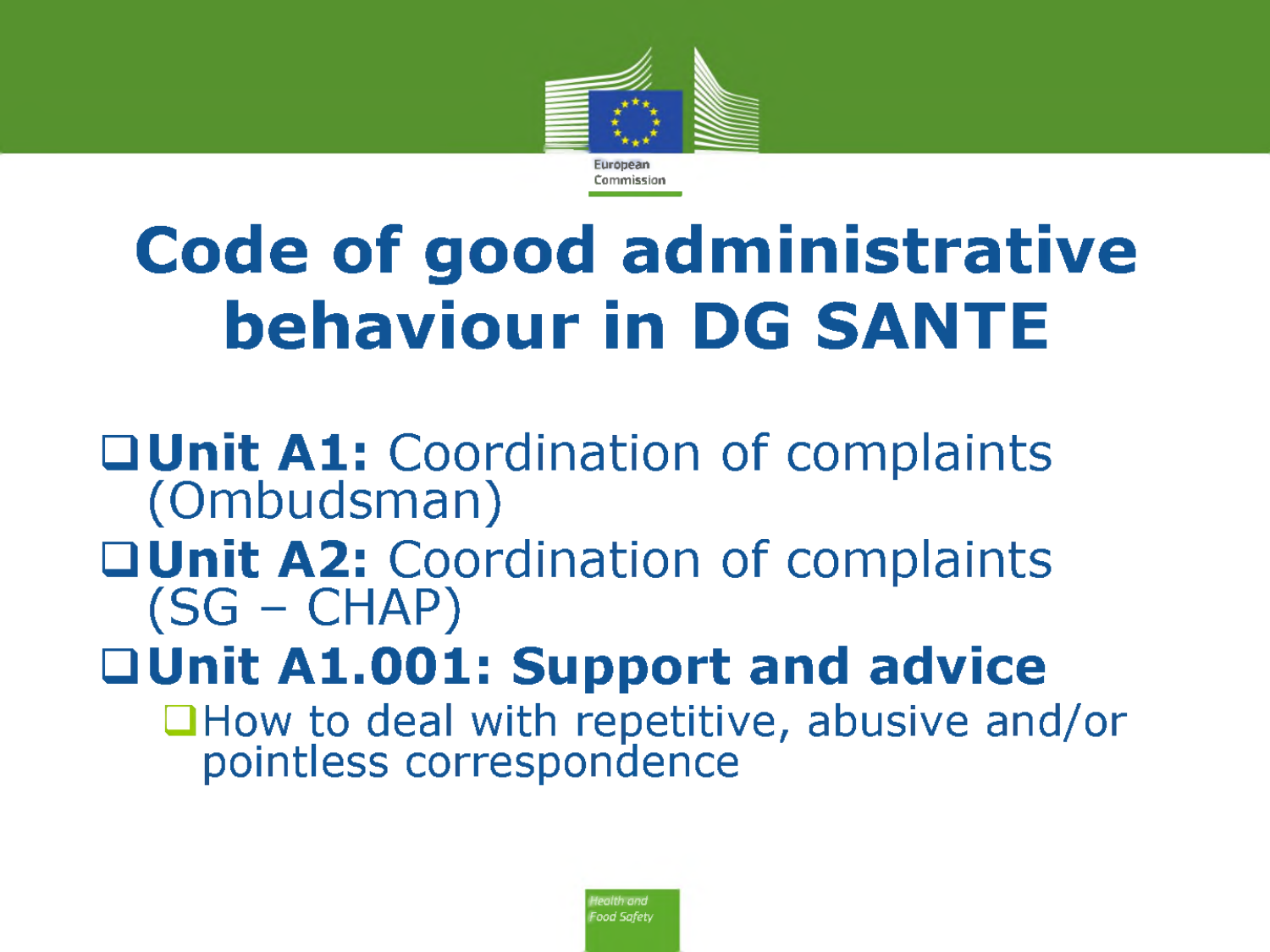

### **Public access to documents: citizens' right to information**

- Commission information service *Europe Direct* free phone number 00 800 6 7 8 9 10 11
- DGs and services **mailboxes**
- DG SANTE **electronic form** on Europa Health and Food Safety web pages
	- Unit 02-Communication: answers to thousands of written requests for information and/or documentation per year

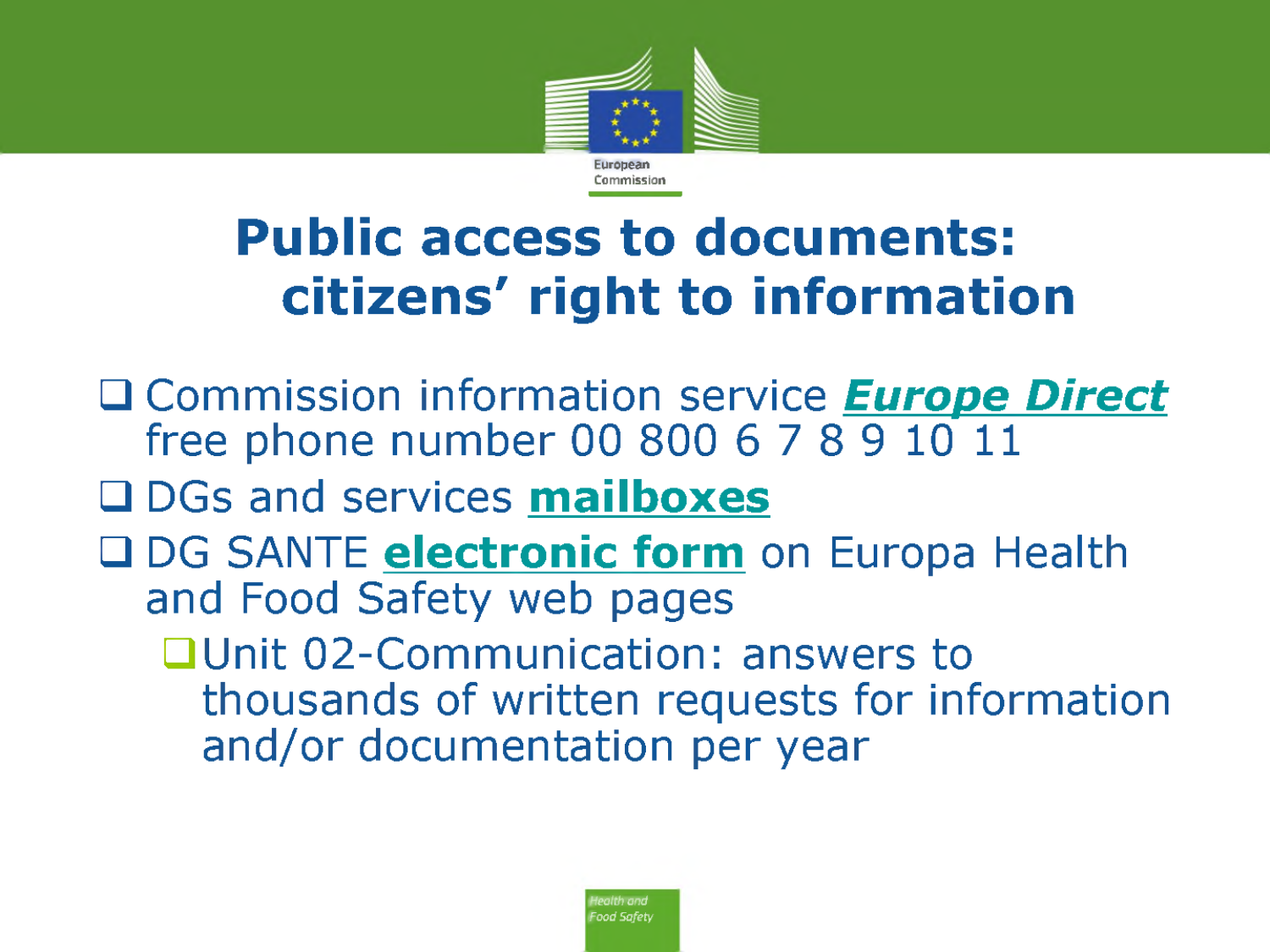

### **Public access to documents: citizens' right to information**

#### **Q**Publications

- One of the **EU information centres**
- Under the **political topics** on Europa
- **Publications portal**
- **EUR-Lex** : Legal documents

### Published documents

- $\Box$  On websites
- $\Box$  In online services and databases

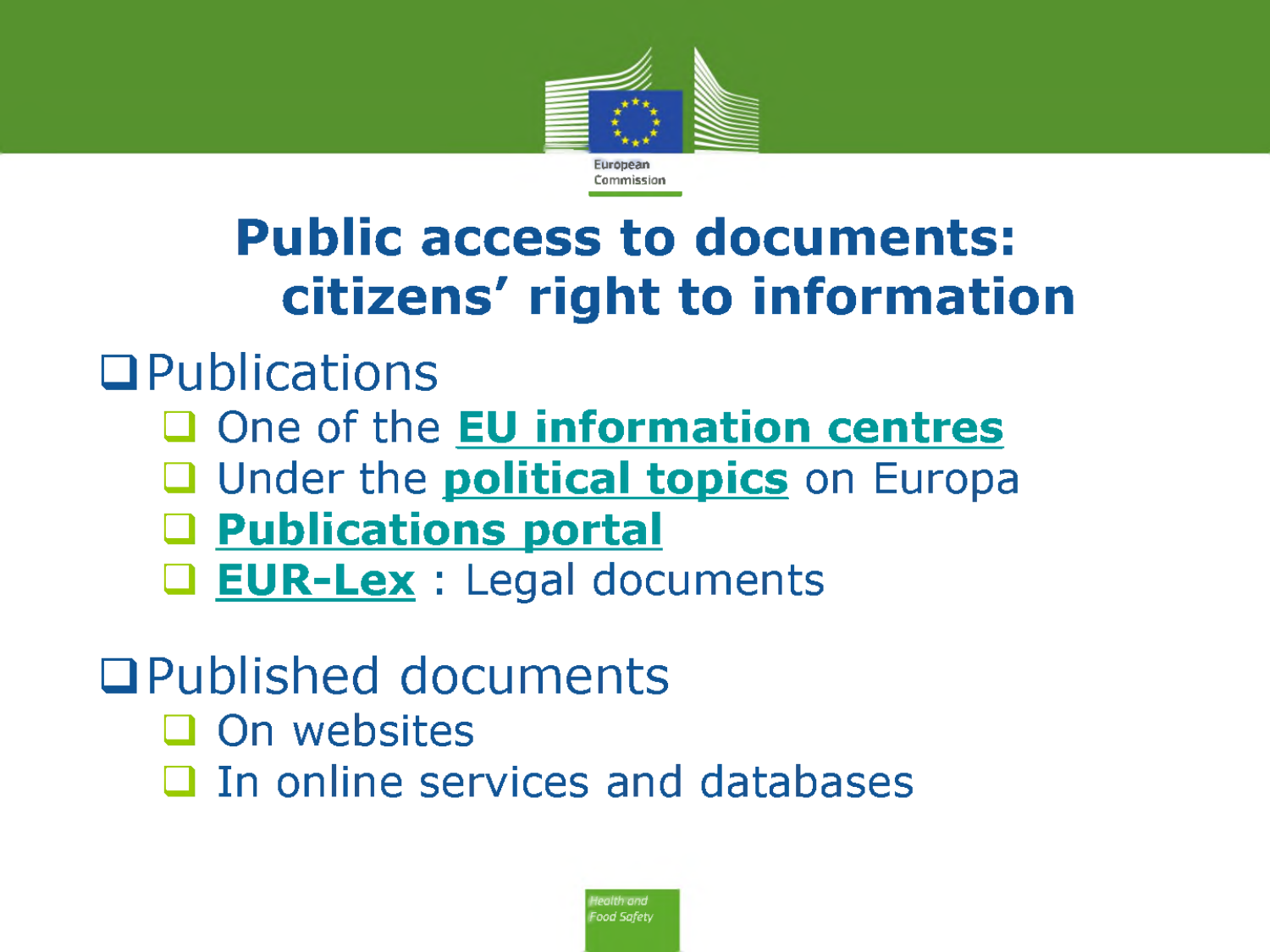

*The Commission has committed itself to a policy of openness and transparency Regulation EC (No) 1049/2001 on public access to European Parliament; Council and Commission documents*

*í* **The public should have the widest possible access to EU documents, subject to public or private interests being protected**

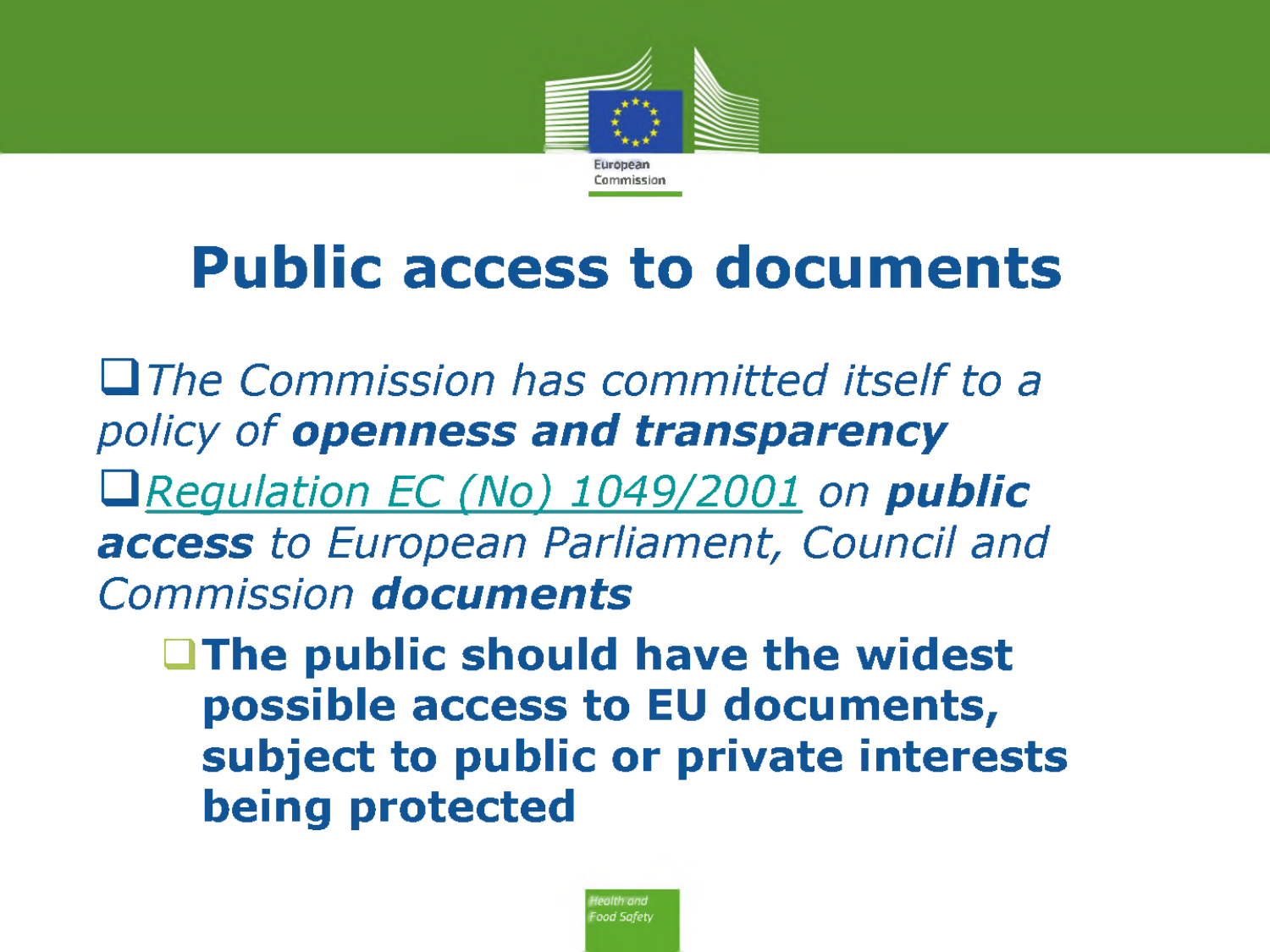

#### **Exceptions to the right of access (Article 4):**

- $\Box$  Article 4.1.(a) Protection of the public interest (ex. international relations, public security, ...)
- $\Box$  Article 4.1.(b) Protection of the privacy and integrity of the persons (personal data)
- **□ 4.2. 1- Protection of commercial interests**
- **□** 4.2. 2- Protection of legal advice and court proceedings
- **□ 4.2. 3- Protection of inspections, investigations and** audits
- **□ 4.3. Protection of the Institutions' decision-making** process

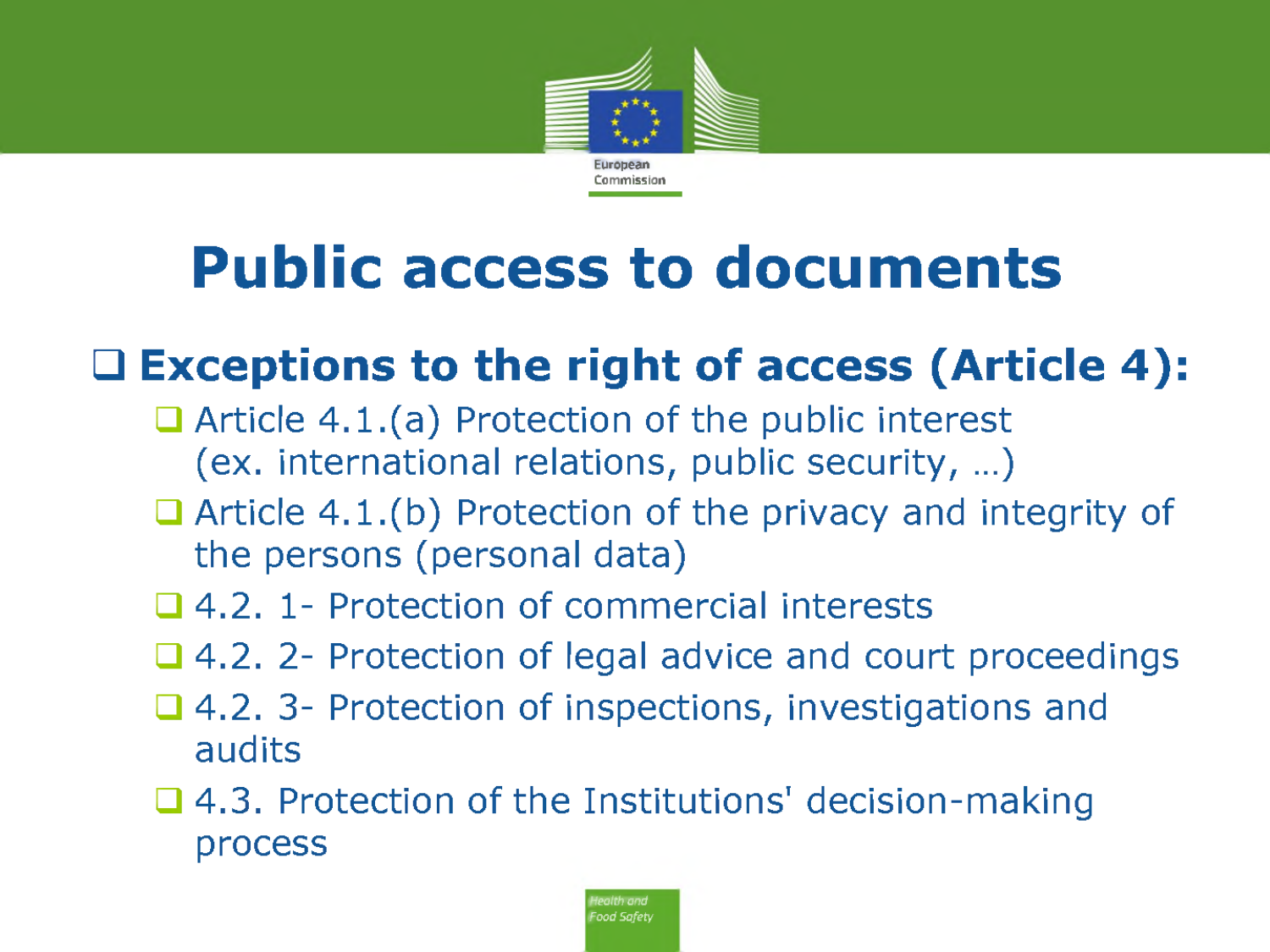

### **Exceptions to the right of access (Article 4):**

#### $\Box$  Special care to:

- personal data; in such cases one should also ook at **data protection rules**
- **Example 2** Specific **security rules** apply for the handling of classified documents depending on the sensitivity of their content

respect of the duty to exercise **discretion**

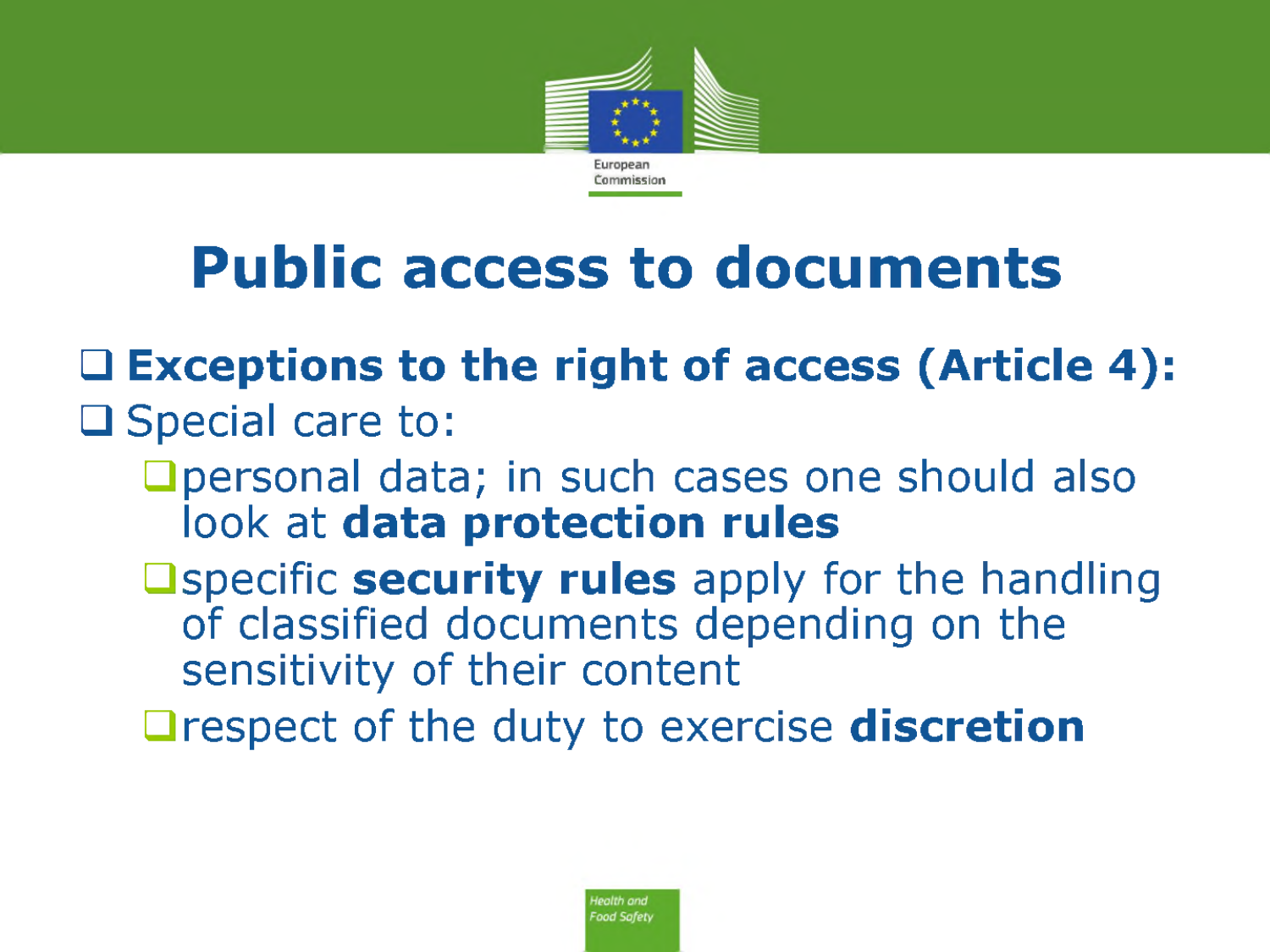

Deadline for reply : **15 working days**

- □ Send a **holding reply** if the deadline cannot be matched (translation, long research, coordination with other services, consultation of 3rd parties, etc...)
- Reply in the **language** used by the applicant in the request (one of the official EU languages)
- $\Box$  If the reply is sent by e-mail: CC to SANTE ACCESS TO DOCUMENTS mailbox  $\Box$  ask for the read/receipt acknowledgement

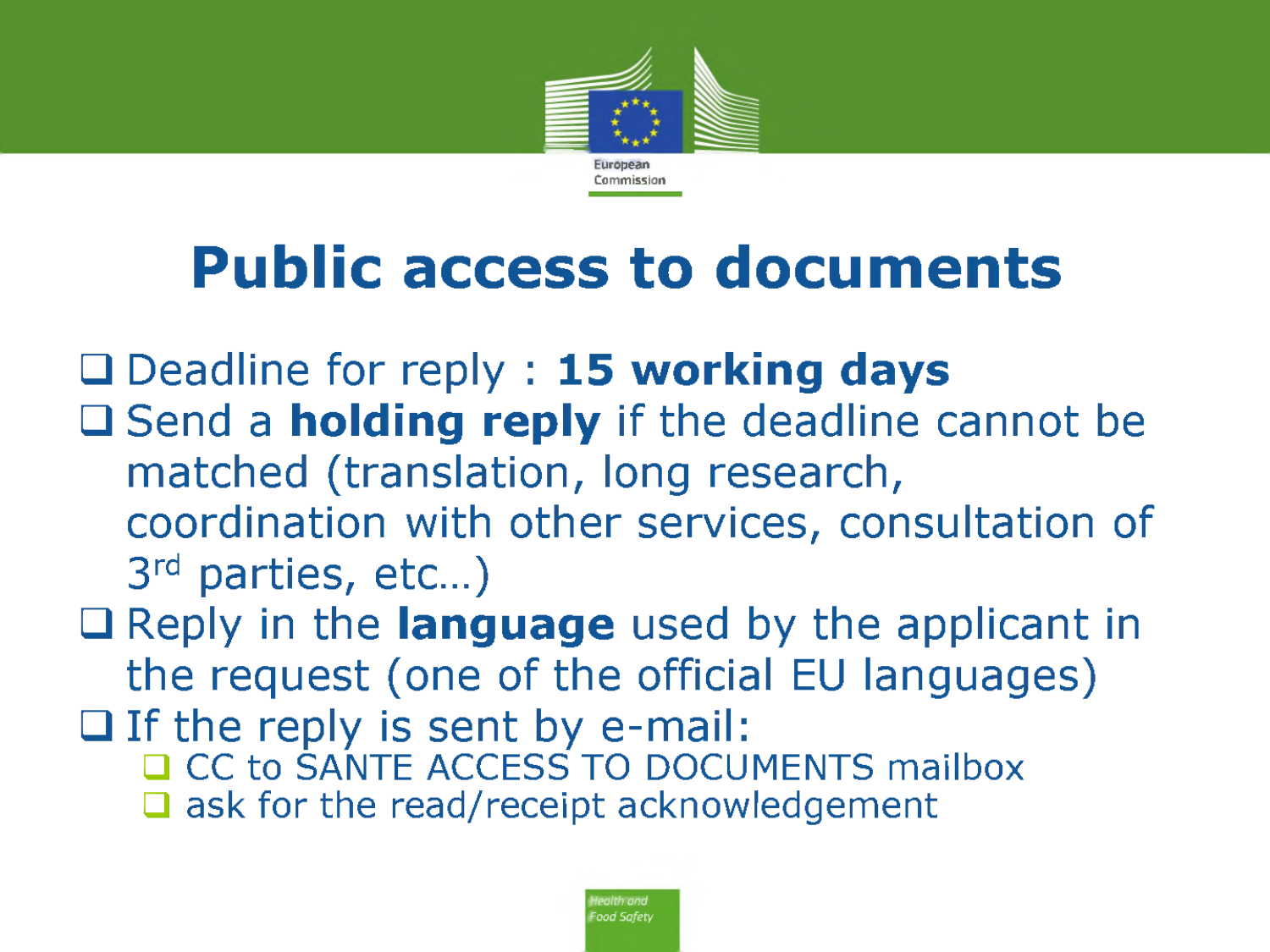

 $\Box$  Negative and partial replies must be: □ *justified* including reference to the relevant exception(s) provided for in article 4 of Regulation (EC) No 1049/2001 *checked* by Unit A2 and A4.001 *signed by the Director General*

Attention: for partial access, ensure proper electronic or manual erasing of data on the documents!

> *Health and Food Safety*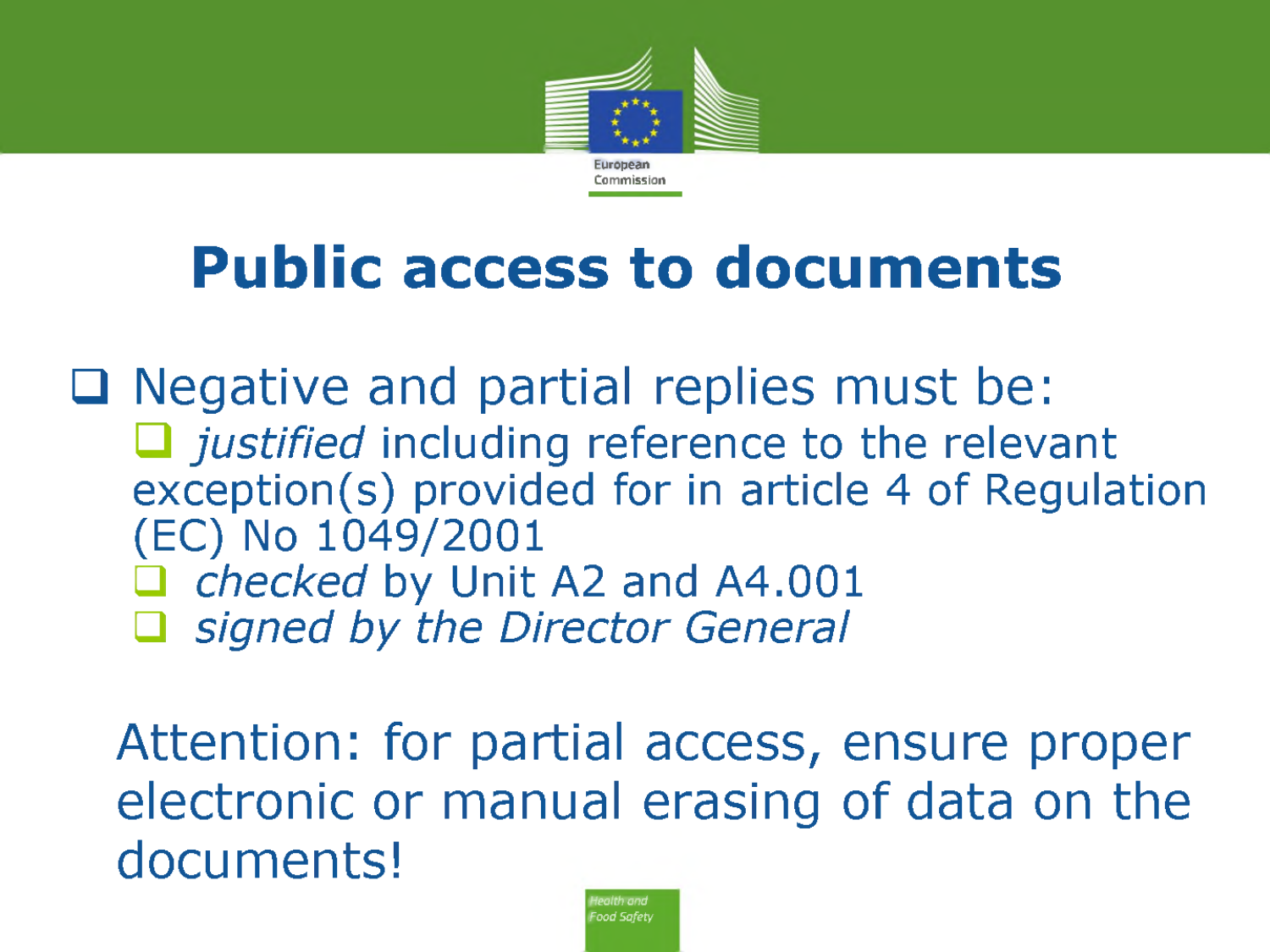

### **Public access to documents: complaints by legal and private persons**

- $\Box$  1<sup>st</sup> stage: an applicant may appeal against a refusal to give access to a document by making a **confirmatory application** to the SG
- $\Box$  2<sup>nd</sup> stage: an applicant who was denied access after a confirmatory application, may **appeal** against this refusal □ to the Court of First Instance

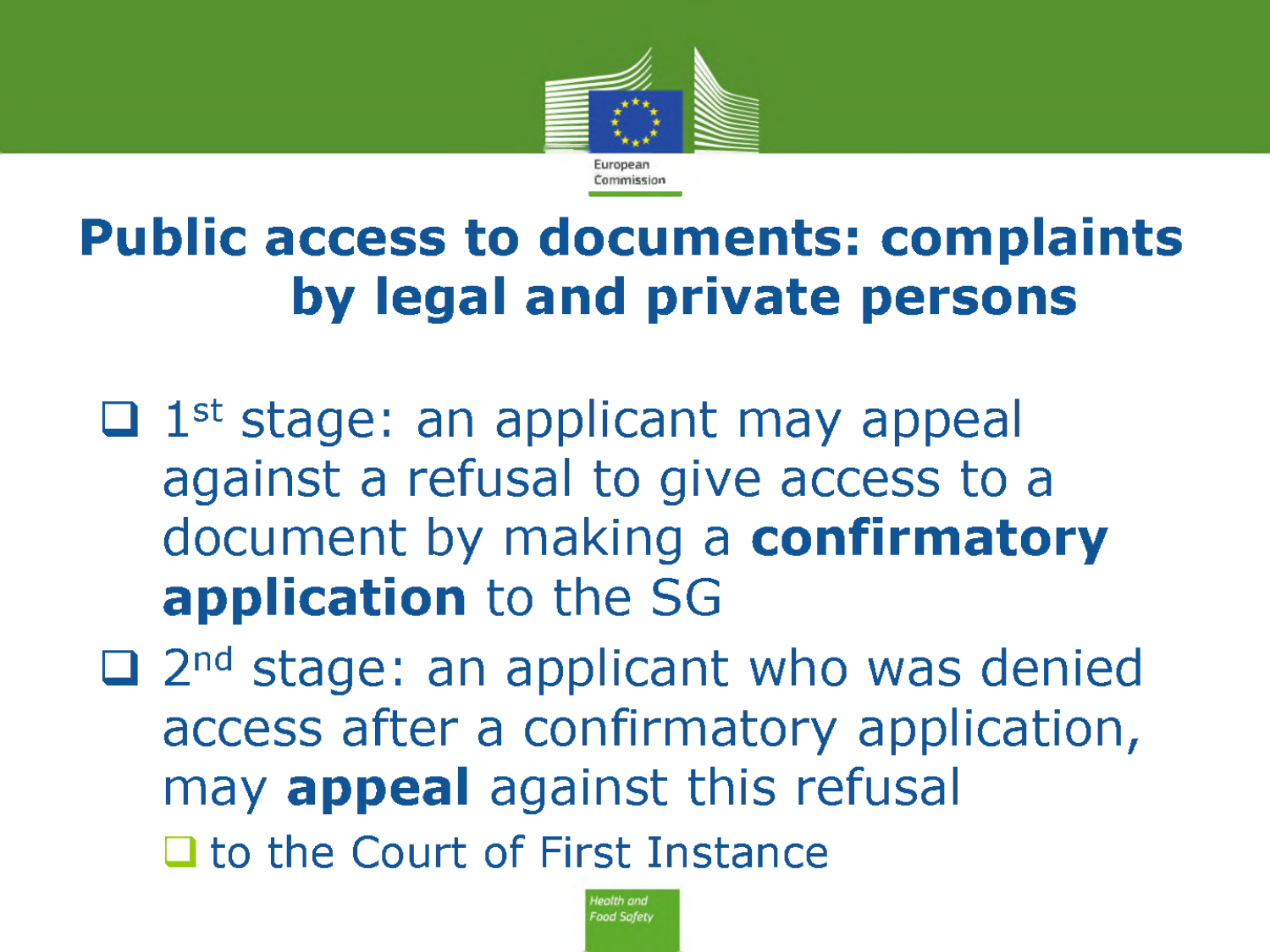

### **Public access to documents: complaints by legal and private persons**

■ At all stages: an applicant may lodge a *complaint to the Ombudsman* for maladministration in the dealing with the request

□ Ombudsman complaint form: <http://www.ombudsman.europa.eu/ho> me/en/default.htm

> lealth and ood Safety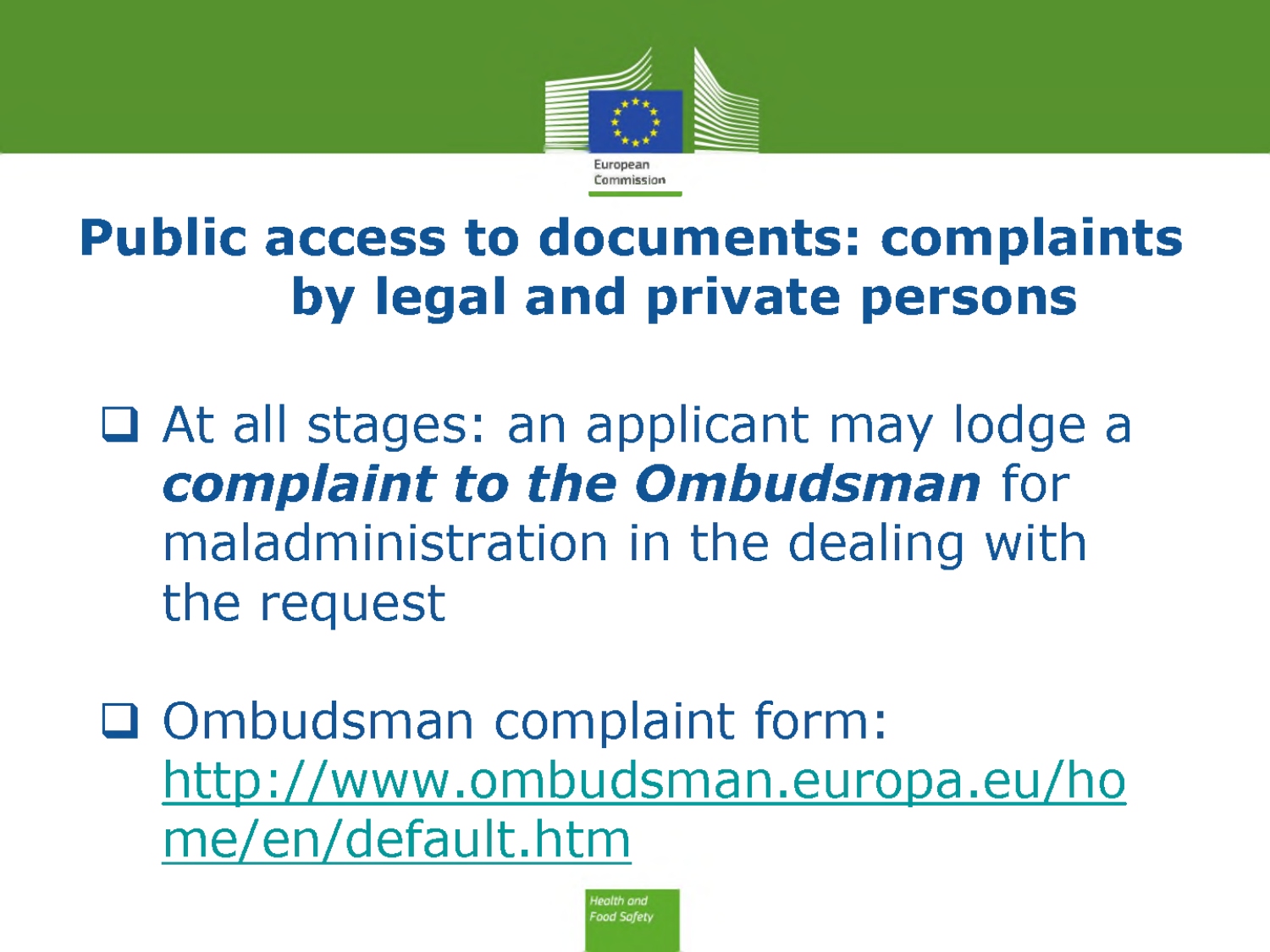

### **Public access to documents in DG SANTE**

# **Q** Unit A2

- $\Box$  Checking of negative / Partial access replies (legal advice on reasoning)
- □ Coordination of actions to the Court of First Instance

# **Q** Unit A1

 $\Box$  Coordination of complaints to the Ombudsman

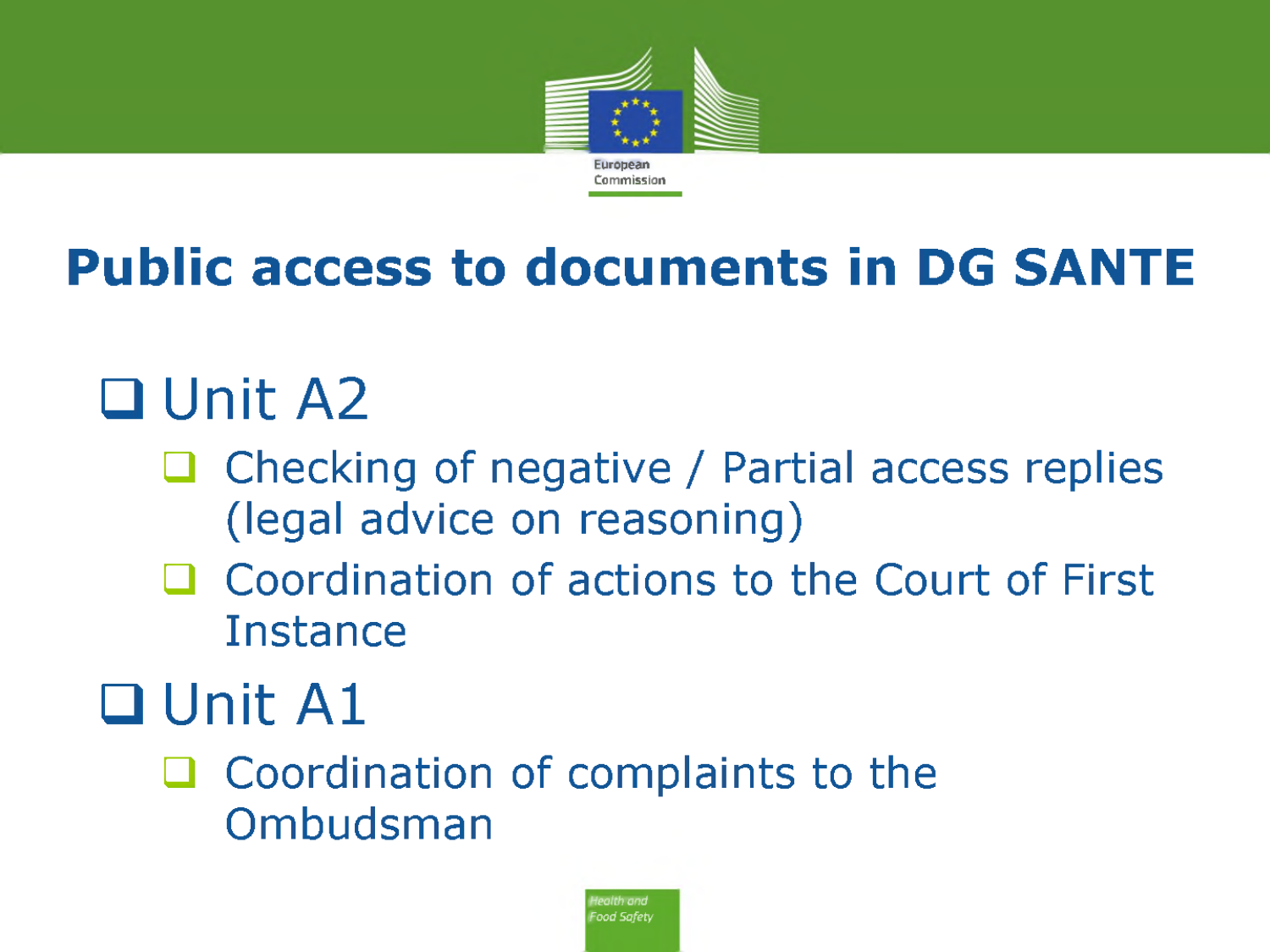

### **Public access to documents in DG SANTE**

### **Q** Unit A1.001

- □ Coordination of initial requests for DG SANTE and of confirmatory applications
- $\Box$  Monitoring of deadlines
- □ Checking of replies (rules of procedure)
- □ Advice on procedure and how to deal with difficult requests